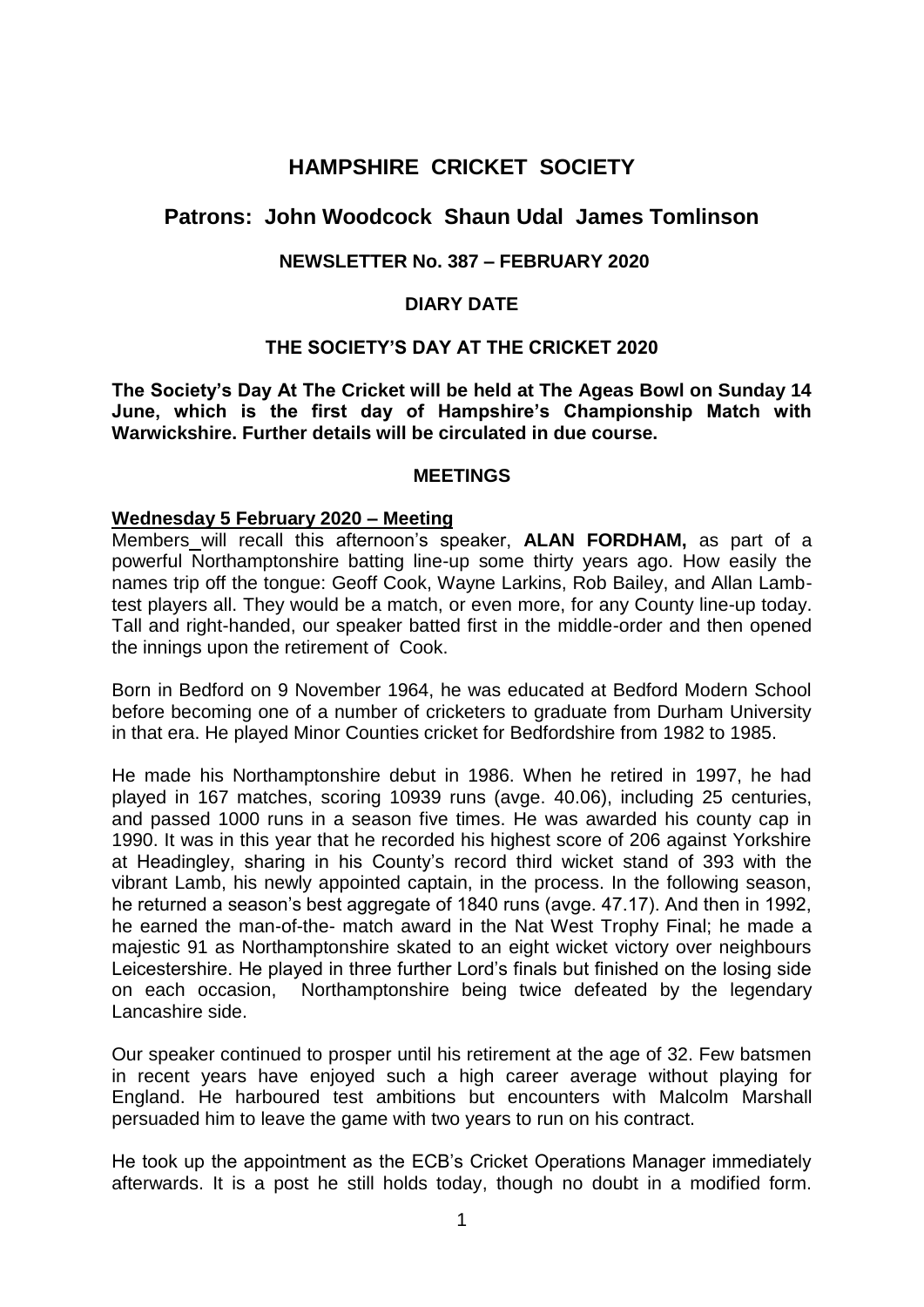Given the advent of The Hundred, and the consequent knock-on effects on the scheduling of the County Championship, it is doubtful that his work has even been so challenging. An interesting afternoon is assured.

## **Wednesday 15 January 2020 – Report**

Claire Taylor and Keith Walmsley enthralled their audience with an absorbing presentation on their respective areas of expertise. At first sight, Claire, an international cricketer, and Keith, a statistician and historian, appear to have little in common but by the end of the evening, members had received a random potted history of cricket, with some classical music thrown in. And yet, they had only fulfilled two-thirds of their proposed presentation. They based their talk on the three C's: Cricket, Crotchets and Committees. They never reached the latter but none of their audience minded, such was the interest and enjoyment they had conveyed.

Keith opened the batting but soon handed on to Claire. She first played for England, due to an injury to Janette Brittan. She had watched Hampshire play at all their three grounds on the Isle of Wight. Her sporting parents met at Liverpool University. Claire played all sixteen sports available at her schools; she felt it was best not to specialise too early! She attended a state school and then a Montessouri School, where girls and boys played the same sports. She most excelled at hockey and cricket with the latter finally gaining precedence whilst she was at Oxford.

She first watched England play when they won the Womens World Cup Final at Lord's in 1993. Throughout her career, she was never paid. Initially, the game was a hobby. She worked for a Management Consultancy, which involved travelling. She made it her ambition to be the best batsman in the world, so she left work, sold her flat, and returned to live with her parents. She became totally obsessed with that objective, but when England were knocked out at the semi-final stage of the World Cup in South Africa in 2005, she returned to work and changed her mindset. (Editor's Note: And became the best batsman in the process). By way of relaxation, she took up music again, and now plays in three orchestras. Throughout her talk, she gave some profoundly insightful comments on coaching, technique, psychology and management of the game. She was clearly a "business cricketer" in more ways than one.

Keith joined the Hampshire Cricket Society so that he could represent us in the Association of Cricket Societies Quiz. He played mid-week evening league cricket as a wicket keeper because he owned the gloves! He spent much of his time watching his wife play; she was an opening batsman, and an off-break bowler, good enough to play for Thames Valley Women. He had first met Claire in those days and made his only visit to Northlands Road to watch her play her first match for England. The first county game he viewed was Hampshire's match against Warwickshire at Portsmouth in 1958, whilst he was on a family holiday in Southsea. His interest has always been the esoteric. Clem Hill, the Australian left-hander, became a firm favourite when he discovered he had been dismissed in the 90's in three consecutive test innings. Fred Hyland, who was on the field for less than ten minute in Hampshire's rain ruined match at Northampton in 1926, was another. Hill became the subject of a book he wrote and a chapter on Hyland was included in another of Keith's works, *Brief Candles.* He was also particularly interested in Worcestershire's Thomas Straw, who was twice dismissed for obstructing the field, both times against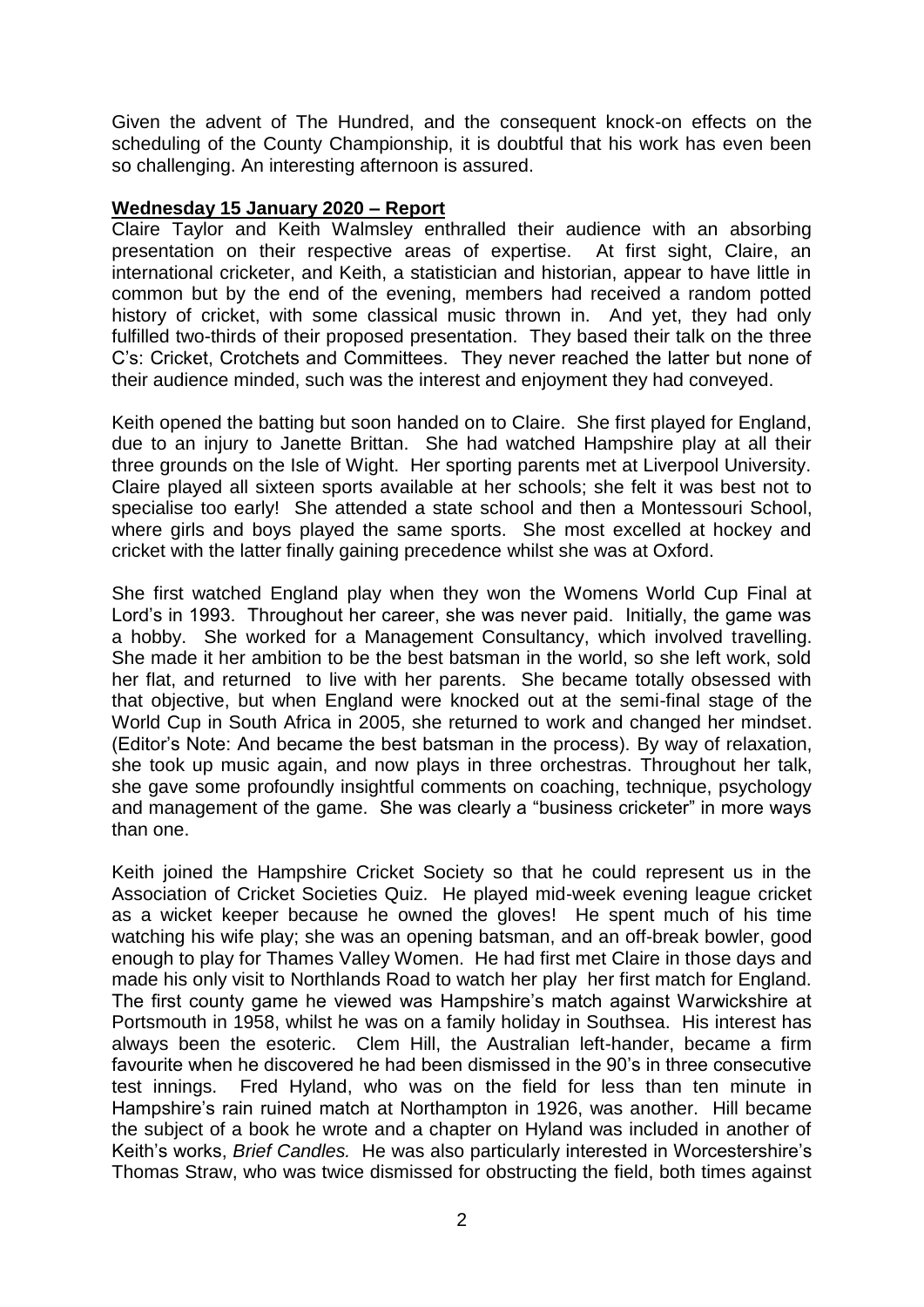Warwickshire. He was in awe of WG Grace's record. He felt Grace must have been the best of ever all-rounder.

He first became interested in statistics at an early age, by reading the books of Roy Webber, the pioneering BBC scorer. He joined the Association of Cricket Statisticians in 1975. He was now Chairman and gave a resume of their extensive work and publications. He later joined The Cricket Society and became their statistician after Derek Lodge passed away.

Classical music was a joint interest of both Claire and Keith. Keith mused on cricketer musicians. Among them were Colin Blythe of Kent who was renowned as a violinist. Frank Parr of Lancashire was a professional jazz musician.

The preparation for the meeting made by Claire and Keith was immense and they were rewarded with the warmest of applause from an appreciative audience.

# **IN PRAISE OF COUNTY CRICKET (3)**

## **CRICKET ALONG THE SOUTH COAST**

Whilst the Ageas Bowl was commandeered by the ICC for a period of some six weeks during the World Cup, there was still much cricket for lovers of the County Championship to watch elsewhere. After an interval of some 57 years, Hampshire became reacquainted with the Isle of Wight by playing at Newclose, just outside Newport. It was a successful venture, both in terms of the result (Nottinghamshire were vanquished by 244 runs), and their staging arrangements, which received universal approval from those who travelled across the Solent (see Newsletter No. 383). It is a pity that next year's programme at the ground is confined to one Royal London match.

During that period, Sussex made their annual visit to Arundel and played two matches at Hove. Arundel has long been an indispensable fixture on the cricket lovers' calendar, starting from the season's opening encounter between the Duke of Norfolk's XI and the tourists in 1956, the opening John Player League fixture in 1972 and the first Championship match, between Sussex and Hampshire, in 1990. It was in that game that our Patron, Shaun Udal made his debut. The tree lined ground, with the grand horse chestnut tree partially shielding the wooden pavilion, and the evocative view from the famous "gap" overlooking the Arun Valley and the South Downs beyond, remains unmatched on the county circuit. After the Great Storm of 1987, the Cathedral was also visible, but, such is nature's capacity to renew, this is no longer the case. There is also an extensive bookstall. Moreover, the staff have always been friendly to Hampshire members when they present their card to gain admission at a reduced price to the ground. The opening day of the Championship fixture, against Gloucestershire, which the editor attended this year, was most memorable for the weather. After lunch, there was not a cloud in the sky, the temperature rose to 20+C (a very rare event in the Spring/early summer) and spectators gradually peeled off their winter layers. He left with the sun still shining; the weather gradually deteriorated on the homeward journey and it was pouring with rain by the time he reached Swaythling and beyond. Apparently, it had been raining all day in the Southampton area.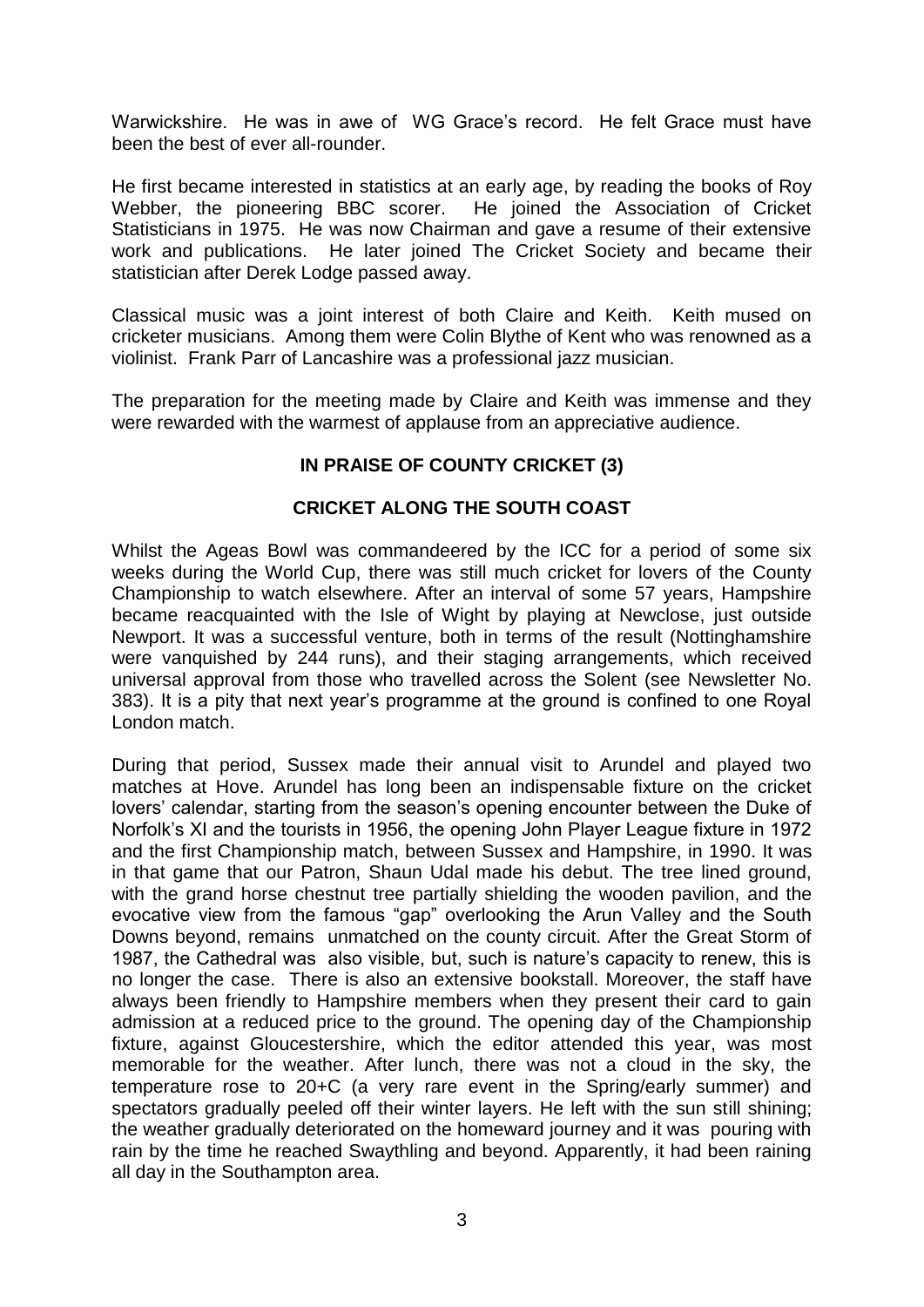It was the second day of Sussex's match with Durham at Hove that will be long be etched in the memory. The rail journey along the south coast is always one to savour, especially the views of Portchester Castle, the distinctive church tower at Bosham, Goodwood Downs, Chichester Cathedral, Arundel, with its meandering river, Castle and Cathedral, Lancing College and the Adur Valley at Shoreham. The walk to the ground from Hove station along The Drive with the view of the sea is also uplifting. The light is brighter and the air clearer than at home. The experience appeals to the senses.

The ground itself is more intimate than most. The wicket always ensures interest. Matches at Hove are almost incapable of being boring. On a rain interrupted first day, the visitors were 259 for five. At one stage, they were 90 for five, after having won the toss and deciding to bat. Their captain, Cameron Bancroft (120 not out) and wicketkeeper Ned Eckersley (70 not out) then effected a recovery. On the second morning, in very warm, intermittently sunny weather (the sun never appeared at home) the two Durham batsmen gradually ticked off individual milestones against tight, accurate pace bowling. Eckersley reached his century, and Bancroft attained 150 shortly afterwards, without quite suggesting he was test class. It was good to witness Eckersley's rehabilitation after his surprising, at least outwardly, departure from Leicestershire. He has always been a rugged, durable batsman, who sells his wicket dearly. In the past, he has been a thorn in Hampshire's side on more than one occasion. Bancroft's landmark was greeted warmly. (On the same day, the other two participants in the infamous ball tampering incident at Cape Town, Warner, and Smith still attracted the ire of the crowd in the ODI against Lord's). As their partnership exceeded 250, many spectators started reading their *Playfairs.* The pair were approaching a new sixth wicket partnership for Durham (previous best 278). They duly passed it, but shortly afterwards, after having added 282, they were dismissed. The Sussex captain, Ben Brown, had turned to leg spin in the shape of first Will Beer and then Luke Wells from the Sea End beforehand, and it was the latter who accounted for Eckersley (118). However, it was the introduction of the slow left-arm spin of Delray Rawlins, from the Cromwell Road End that brought the Durham innings to a rapid conclusion. He made the ball grip and bounce. He dismissed Bancroft (158), leg before, three balls after Eckersley had departed, and then made short work of Raine and Carse. His final figures of three for 19 in six overs were a career best. A recalled Beer finally reaped a reward for his teasing flight and accuracy when he induced Weighell to edge behind on the stroke of lunch. Durham had lost their last five wickets for 12 runs in some 20 minutes. Their final total was 384; the scorecard bore a distinctly lopsided look. It had been an absorbing morning's cricket, enlightened by those final minutes before the break.

The afternoon session was just as topsy-turvy, only in reverse. In the absence of the injured Phil Salt - a talented opener who looks to score his runs quickly - the Sussex top-order did not inspire confidence. Almost predictably, they quickly lost three wickets for just two runs. Wells and Finch fell to Chris Rushworth, who is still a force to be reckoned with in possession of the new ball. Brydon Carse, a South African whose father played briefly for Northamptonshire in 1983, bowled with genuine pace and away swing. The former South African test batsman, Stiaan Van Zyl, and Laurie Evans appeared to be rebuilding the innings quite nicely before both fell in quick succession. It was left to Brown, who is proving to be a worthy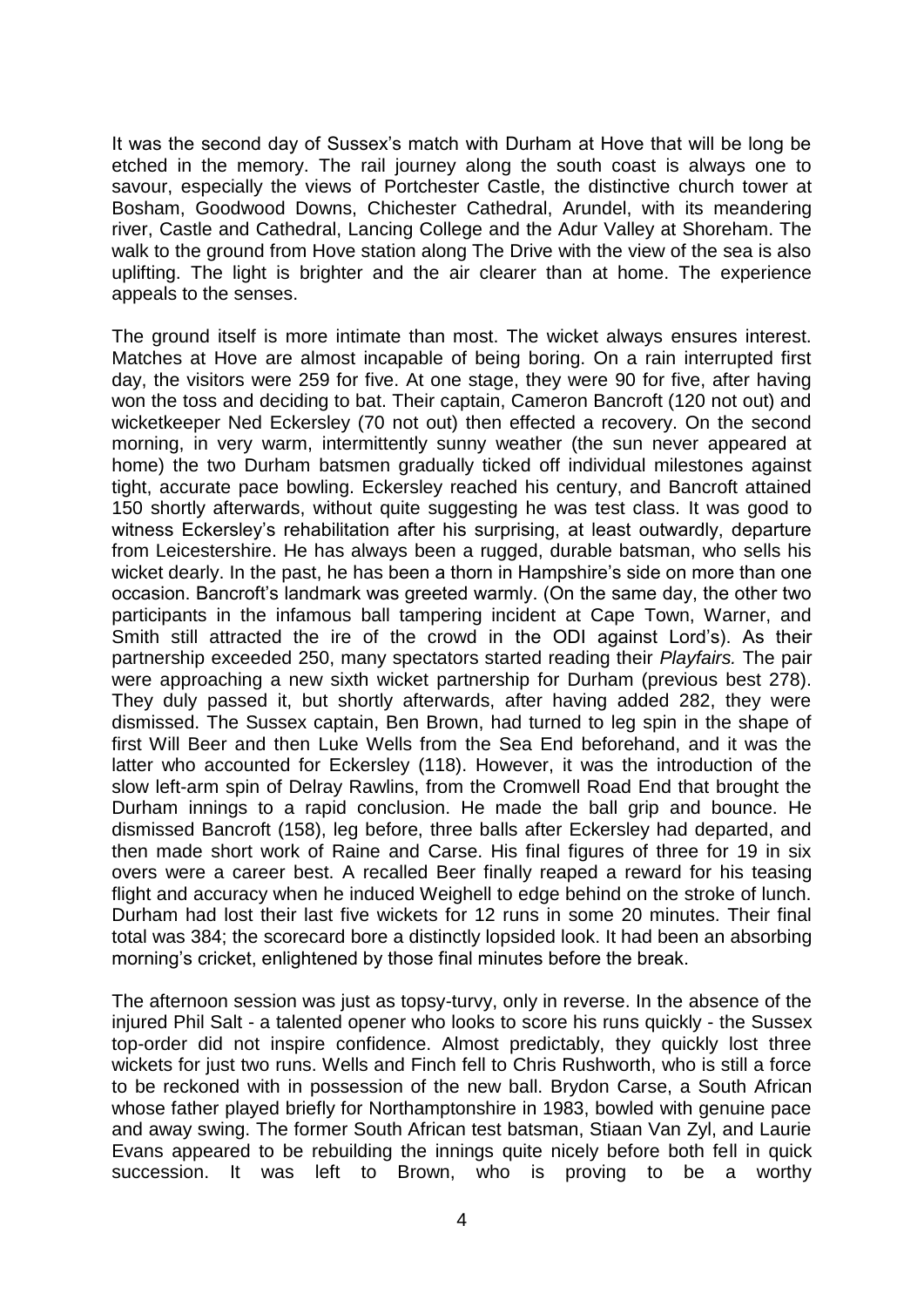wicketkeeper/batsman in succession to Jim Parks and Matt Prior, and David Wiese, another South African who played an astonishing innings in the Royal London at the Ageas Bowl earlier this season, to guide their County to tea.

The final segment of the day began with the loss of two quick wickets, courtesy of Carse. Brown did not add to his afternoon tally; Chris Jordan followed soon after. The score now stood at 110 for seven. The follow on target of 235 looked distant indeed. It was at this juncture that the day's interest became even more intense, encapsulating the very essence of county cricket. Rawlins had made an unforeseen impression with the ball earlier in the day. However, his forte is undoubtedly his batting. He is the most natural and fluent of strokemakers. Coming in at nine in the order, he started frenetically. However, with Wiesse, another free spirit by inclination, at the other end the pair gradually began to pick off the runs with a judicious mixture of singles and boundaries. They saw off all the bowlers. The one that caused them most concern was Liam Trevaskis, who bowls slow left-arm. Despite the Cornish name, he hails from Cumberland. He gave the ball a real rip as it turned waspishly on more than one occasion across the bat's face. Durham had fielded excellently and continued to do so.

To make up for lost time on the first day, another 12 overs were added on the second. At six o'clock, the normal scheduled finishing time, most of the crowd stayed rather than go home, so engrossing had the partnership become. Those that did leave the game, were replaced by a flock of some forty seagulls whose body clock and routine had clearly indicated that it was the normal time for scavenging the pickings left by the crowd. After looking confused for some ten minutes, they all flew away. Wiesse and Rawlins were though continuing to tackle the task in hand diligently. They registered the century partnership. The former was first to his fifty and promptly celebrated by swinging a boundary to mid wicket. It proved to be his last contribution. He was then dismissed leg before to Trevaskis for 56. The score now stood at 219, 16 short of saving the follow on. Rawlins had become largely becalmed in the forties but reached a richly deserved half century. He finished the day on 56 not out. By the close of play at seven o'clock, still in gloriously warm sunshine, Sussex had lost another wicket-the newly signed Aaron Thomason from Warwickshire - some 15 minutes earlier, but Ollie Robinson had batted in untroubled fashion in company with Rawlins. His side were still a tantalising four runs short of their target.

The day had proved most rewarding. Interest was maintained throughout. Three young players - Rawlins, Trevaskis and Carse had caught the eye. The third day offered intriguing possibilities.

#### WHAT HAPPENED NEXT?

Rawlins was dismissed by Carse (five for 43) early next morning without adding to his overnight score. Bancroft decided not to enforce the follow-on, after which his side batted Sussex out of the game. Alex Lees scored 143 as Durham totalled 284 for three. In the remaining two hours before close of play, the Sussex top order collapsed once more and finished the day at 59 for three. The outcome had become largely academic though there still some interest on the fourth day. Ollie Robinson scored 59 as night watchman and Rawlins made an unbeaten 20. Sussex were bowled out for 240 (Rushworth 4-44; Raine 6-27 in 22.3 overs), leaving Durham